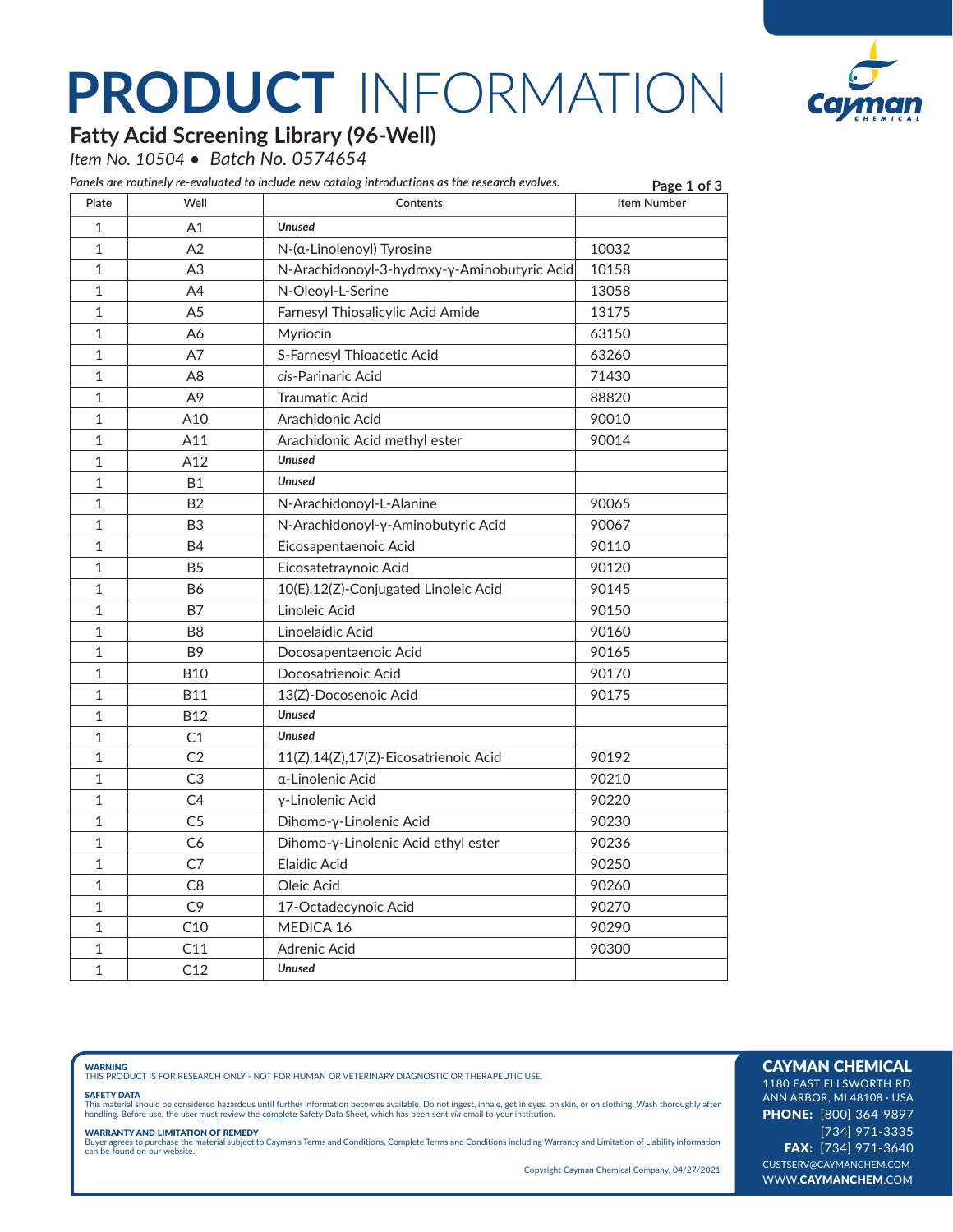# **PRODUCT** INFORMATION



|                |                 |                                                   | Page 2 of 3 |
|----------------|-----------------|---------------------------------------------------|-------------|
| Plate          | Well            | Contents                                          | Item Number |
| 1              | D <sub>1</sub>  | <b>Unused</b>                                     |             |
| $\mathbf{1}$   | D <sub>2</sub>  | Docosahexaenoic Acid                              | 90310       |
| $\mathbf{1}$   | D <sub>3</sub>  | Stearidonic Acid                                  | 90320       |
| $\mathbf{1}$   | D <sub>4</sub>  | 11(Z),14(Z)-Eicosadienoic Acid                    | 90330       |
| 1              | D <sub>5</sub>  | Phytanic Acid                                     | 90360       |
| $\mathbf{1}$   | D <sub>6</sub>  | 9(E),11(E)-Conjugated Linoleic Acid               | 90370       |
| $\overline{1}$ | D7              | 2-Fluoro Palmitic Acid                            | 90380       |
| $\mathbf{1}$   | D <sub>8</sub>  | 2-hydroxy Myristic Acid                           | 90390       |
| $\mathbf{1}$   | D <sub>9</sub>  | 8-methyl Nonanoic Acid                            | 9000310     |
| $\mathbf{1}$   | D <sub>10</sub> | <b>Linoleoyl Glycine</b>                          | 9000326     |
| $\mathbf{1}$   | D11             | Docosahexaenoyl Glycine                           | 9000328     |
| $\mathbf{1}$   | D <sub>12</sub> | <b>Unused</b>                                     |             |
| 1              | E1              | <b>Unused</b>                                     |             |
| 1              | E2              | Arachidic Acid                                    | 9000339     |
| $\mathbf{1}$   | E <sub>3</sub>  | Docosahexaenoic Acid ethyl ester                  | 9090310     |
| $\mathbf{1}$   | E4              | Stearidonic Acid methyl ester                     | 10005000    |
| 1              | E <sub>5</sub>  | N-Arachidonoyl-L-Serine                           | 10005455    |
| 1              | E6              | Dihomo-γ-Linolenic Acid methyl ester              | 10006580    |
| 1              | E7              | Arachidonic Acid (sodium salt)                    | 10006607    |
| $\mathbf{1}$   | E <sub>8</sub>  | Lauric Acid                                       | 10006626    |
| 1              | E <sub>9</sub>  | <b>Palmitic Acid</b>                              | 10006627    |
| 1              | E10             | Oleic Acid-2,6-diisopropylanilide                 | 10006782    |
| $\mathbf{1}$   | E11             | Stearidonic Acid ethyl ester                      | 10006856    |
| 1              | E12             | <b>Unused</b>                                     |             |
| $\mathbf{1}$   | F <sub>1</sub>  | <b>Unused</b>                                     |             |
| 1              | F <sub>2</sub>  | cis-7-Hexadecenoic Acid methyl ester              | 10006864    |
| 1              | F <sub>3</sub>  | Docosahexaenoic Acid methyl ester                 | 10006865    |
| $\mathbf{1}$   | F4              | cis-4,10,13,16-Docosatetraenoic Acid methyl ester | 10006866    |
| 1              | F <sub>5</sub>  | cis-4,10,13,16-Docosatetraenoic Acid              | 10007289    |
| $\mathbf{1}$   | F6              | cis-7-Hexadecenoic Acid                           | 10007290    |
| $\mathbf{1}$   | F7              | Palmitic Acid methyl ester                        | 10007358    |
| $\mathbf{1}$   | F8              | 10-Thiastearic Acid                               | 1007417     |
| $\mathbf{1}$   | F9              | $\Delta^2$ -cis Eicosenoic Acid                   | 10007602    |
| 1              | F10             | $\Delta^2$ -trans Eicosenoic Acid                 | 10007622    |
| $\mathbf{1}$   | F11             | <b>CUDA</b>                                       | 10007923    |
| $\overline{1}$ | F <sub>12</sub> | <b>Unused</b>                                     |             |

#### CAYMAN CHEMICAL

1180 EAST ELLSWORTH RD ANN ARBOR, MI 48108 · USA PHONE: [800] 364-9897 [734] 971-3335 FAX: [734] 971-3640 CUSTSERV@CAYMANCHEM.COM WWW.CAYMANCHEM.COM